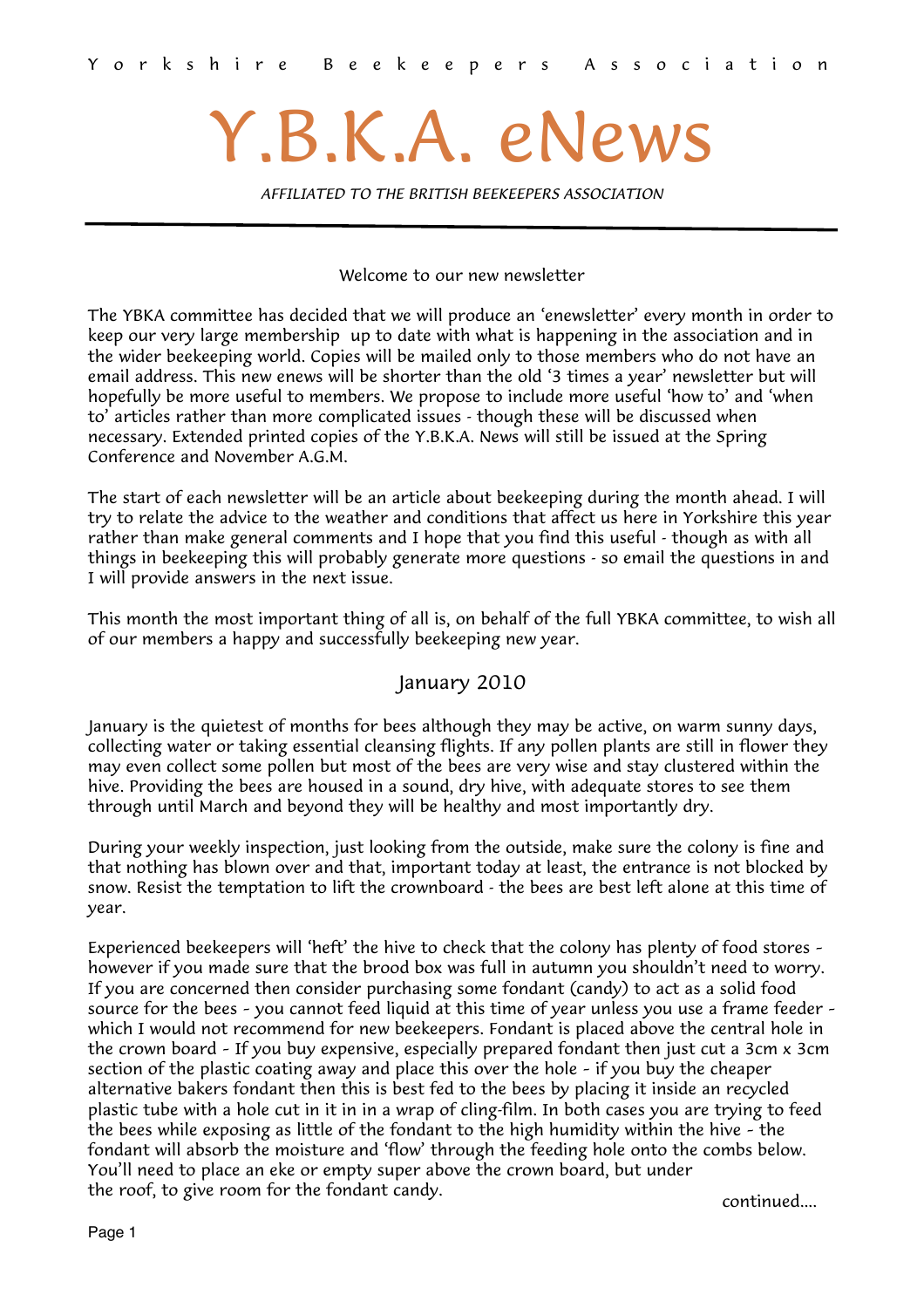You Keep an eye on the entrance to the hive which should still have the mouse guard fitted to the hive entrance or have an entrance block fitted that reduces the hive entrance to a height of 8mm – the width of the entrance space is not critical but as you will still have the bees on an open-mesh floor the width can be as little as 3-5 cm. Check that no dead bees are blocking the entrance – you can use an L-shaped piece of rigid wire to clear any dead bees from inside the entrance. Old coat-hangers are a good source of wire. In the present weather check that snow is not blocking the entrance - this occurs a lot on hives that have a landing board.

If you did not treat the colony, for varroasis, with oxalic acid in December consider doing this now. Get a friend to help you so that the crown board can be lifted off the colony for the shortest possible time. Do this when the environmental temperature is 3-5°C on a still, dry, preferably sunny day at about mid-day. Be gentle and do not cause a disturbance to the colony that will break the cluster.

January is also the month when you should construct a written plan for the beekeeping year ahead. Will you work with your bees to expand the number of colonies you have or will you go for maximum honey production ? Or possibly you'll be sensible and go for a little bit of both.

If you only have one colony you should plan to increase to two or three colonies using artificial swarming techniques in April/May/June (depending on the weather). You can create two small nuc colonies on which you can lavish lots of TLC (and learn lots about bees in the process) while keeping one strong colony that will give you some honey to shower friends and relatives with. Once you've made your plans then check that you have the equipment you'll need to do it. Thornes sale is a useful way of obtaining equipment at minimum cost.

# Jobs for January

In the Apiary

Monitor hive entrance for build up of dead bees and blockage.

Watch for staining at entrance

Wedge up the back of the hive to ensure the floor slopes gently forwards.

Repair Woodpecker and other damage to stop wind / weather getting in.

Ensure the roof is secure; bricks, blocks and/or a strap will do the job.

Gently heft (lift) the hive to check food weight, if light put block of Candy over the feedhole, a shallow eke may be needed.

Record your observations for each Hive in a book each time you visit so you learn what works for the bees you have in the place you have them

## At Home

Attend the January district meeting

Read some beekeeping books or watch DVD's from the district library

Plan your activities for the year (Increase, maximise honey crop, queen replacement, queen rearing, new techniques)

Clean and prepare spare equipment (Supers, Nuc boxes, Replacement brood frames, Spare brood boxes, Queen excluders)

Plan for your own development as a beekeeper - Consider taking some assessments (Basic, Husbandry, Modules esp. Mod 3)

> Bill Cadmore Editor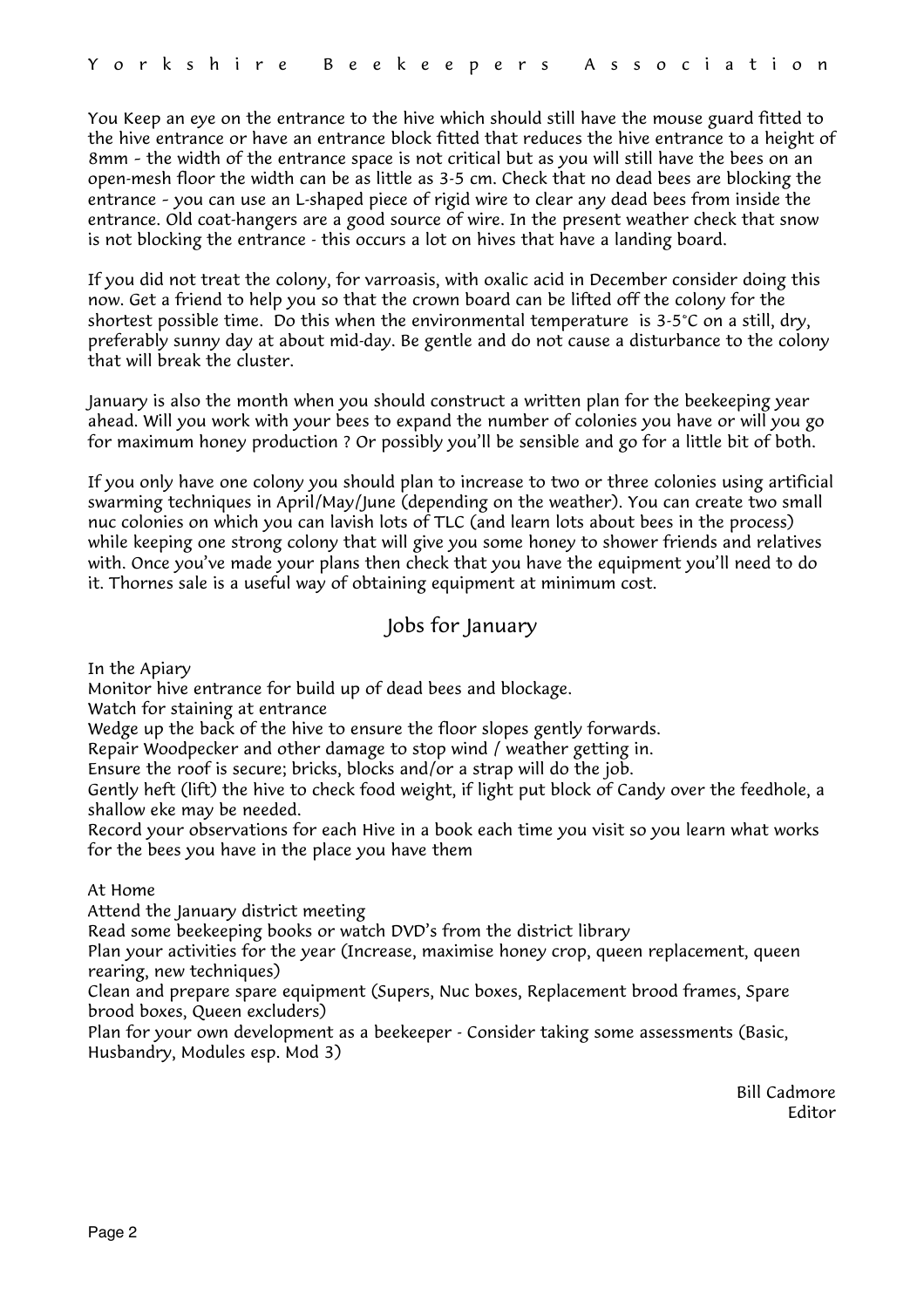#### Winter Pests

Most hives happily survive the winter but some are subject to attack by some very destructive critters. Mice can be avoided by use of a mouse guard, as described above, but rats and woodpeckers need special precautions.

#### RATS

In this cold weather rats can be very destructive - they will use their teeth to tear the woodwork apart to get into the honey stores. Little will deter them once they have found their way into a hive but if you have lots of rats near your bees there are precautions you can take:-

- 1. Make sure the hives are on stands that provide no purchase for the rats and that lift the hive a 'rats height' off the ground.
- 2. Surround the hive with chicken wire a loose net rather than a tight bundle
- 3. Remove any materials that will encourage rats and remove any likely nesting sites for the rats

#### WOODPECKERS

As this picture from Temple Newsam show woodpeckers can do real damage to a hive. The colony represents an excellent food supply for the woodpecker and is encased in wood - so once the bird has worked out that it is safe to be so near the ground it will make short work of the thin timber that makes up the hive walls. Beautiful birds but a real pain if they start on your bees.

It is seven years since we last had woodpecker damage at Temple Newsam - a neat hole in the side of each hive just like



one of the hives this year. We saved the colonies by patching the damaged side with a sheet of aluminum and luckily the bird hadn't eaten too many bees or destroyed to much of the food stores.

In subsequent years we avoided attack by loosely wrapping chicken wire around each hive. If the bird can't get a firm grip with its feet it can't use its chisel beak to break into the hives. As with all things, after seven years, it is easy to forget about the need to protect the hives and this new attack reminds us all to protect colonies if woodpeckers are active nearby. Robin Tomlinson places CD's on the hive sides to deter the birds.

Regional Bee Inspector NBU office: National Bee Unit, The Food and Environment Research Agency, Sand Hutton, York, UK, YO41 1LZ Email: [nbu@fera.gsi.gov.uk](mailto:nbu@fera.gsi.gov.uk) Telephone: 01904 462510 Web site:<https://secure.fera.defra.gov.uk/beebase/>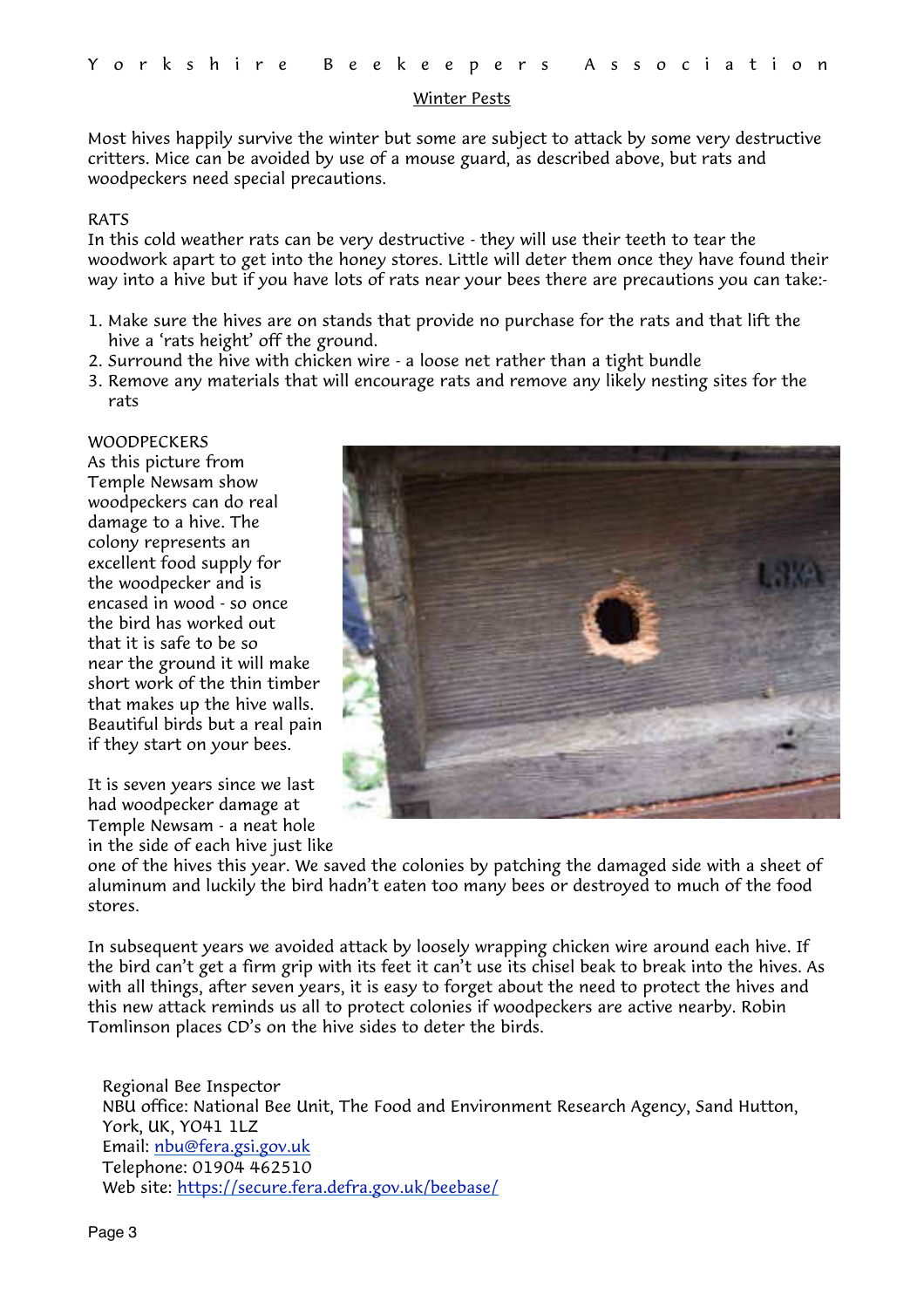#### BOOK REVIEW

#### THE HEALTHY HIVE

#### The BBKA Pictorial Guide to a Healthy Hive - £12.85

This new BBKA book has been given much publicity via the monthly BBKA News. It was just finished in time to be rushed to the 2009 Apimonda conference where it won a Gold Medal in the multi media competition. It's a photographic guide to hive health and is designed to help new and improving beekeepers spot whether things are well or not in their colonies. I decided it'd be a good addition to my bee books and I could use it on the various courses that we run. It went on my Christmas list.

It's a great idea. Photo's of both sides of every frame in a healthy hive with a few notes alongside telling the reader what to look out for. There's a section at the end showing what happens when things go wrong i.e. diseased colonies.

After all the hype I was really looking forward to getting my hands on a copy. What a disappointment. They have reduced the pictures by 50%, which renders the things pointed out in the text impossible to see. They tell you to look at pollen on the bees legs, open cells containing uncapped bee larvae, pollen and nectar in cells etc. Great, these are all signs of good healthy colonies. Sadly the pictures have been so reduced in size that you just cannot see any of these features. I'm sure that they're there, and that you would have been able to see them clearly if they had used full sized pictures, but not on the ones used in the book! And while I'm in "full grumpy old man" mode there's no pictures of queen cups or queen cells. Even though this colony wasn't producing them at the time the photos were taken they could have used another colony. After all queen cells / reproduction is the ultimate in bee health I'd have thought? The disease section though is good as they have used full sized pictures of part of the frames and you can see clearly all the things of interest. Most of us have healthy colonies. I've never seen, let alone had AFB / EFB in 30+ years. Stressing how to recognise good healthy colonies is every bit as important (in my opinion) as when things go wrong.

I feel quite bad criticising BBKA, it's like complaining about an old friend, but what a disappointment. Such a simple yet brilliant idea. What an opportunity lost.

I'm half tempted to take my own photos to use with our classes.

David Barrett Leeds

| BISHOP BURTON 2010                                                                                                                                                 |
|--------------------------------------------------------------------------------------------------------------------------------------------------------------------|
| A GREAT DAYS BEEKEEPING CONFERENCE AND A GREAT LUNCH - £25                                                                                                         |
| A GREAT DAYS BEEKEEPING CONFERENCE AND NO LUNCH - £15                                                                                                              |
| Members come from all over Yorkshire and most have empty seats in their cars so why<br>don't we all try to bring along one or two of the many new members we have? |
| Your Secretary has application forms<br>Or contact me direct - bill.cadmore@ntlworld.com                                                                           |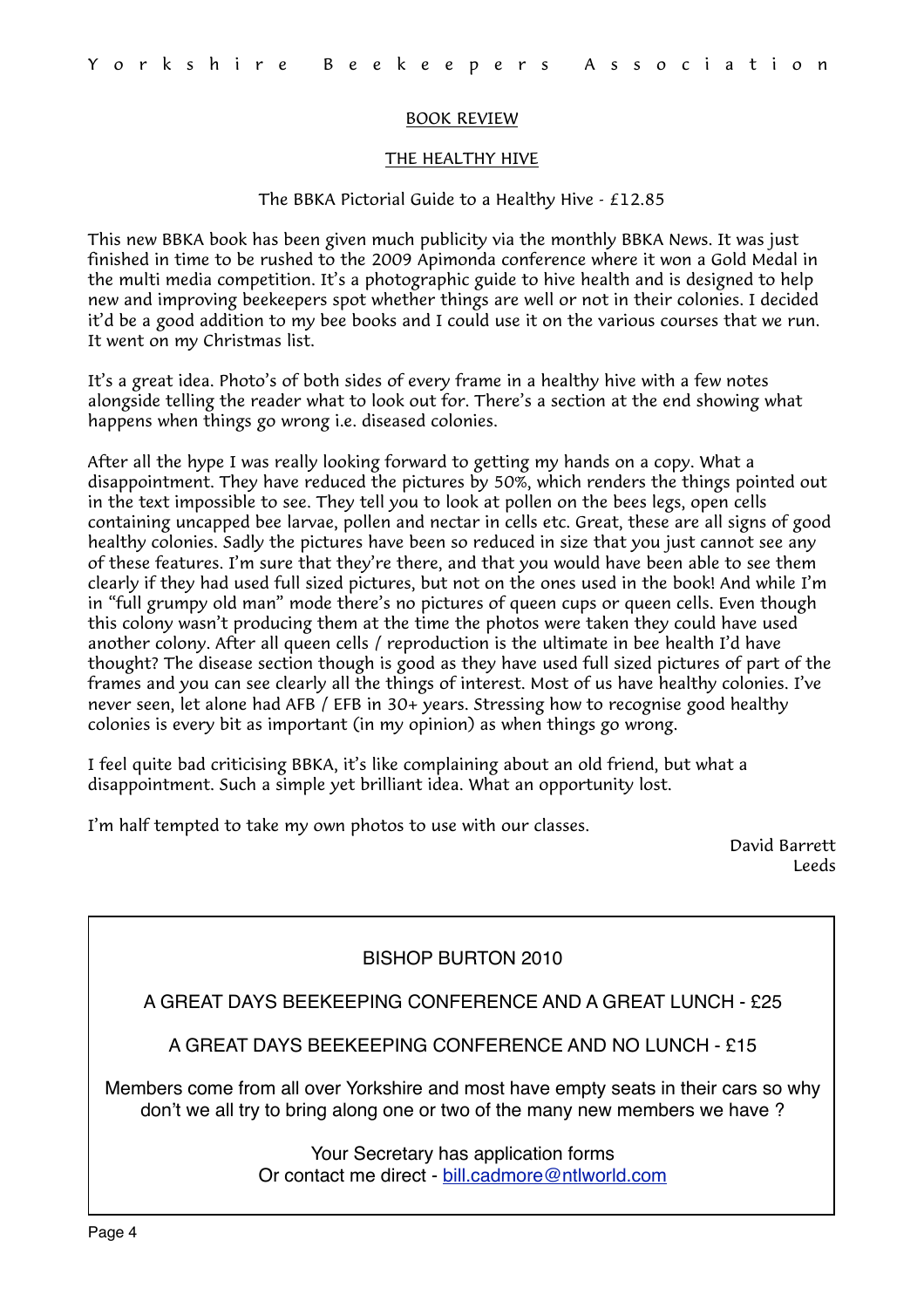#### B.B.K.A., FERA and Y.B.K.A.

The 'Bee Press' has had a lots to say about the withdrawal of B.B.K.A. from the project board of the Food and Environment Research Agency Healthy Bee Plan initiative. Both Bee Craft and BBKA News have carried article in which the BBKA executive try to explain their actions.

Yorkshire BKA Executive Committee has made our position on this highly important matter very clear - we think that BBKA was wrong to withdraw from the talks - for the simple reason that we believe that if you want to influence something you have to actually be there to do so.

Dave Shannon, our Chairman, has been working closely with FERA to ensure that YBKA can have some influence on developments in our area. The committee is strongly committed to continuing and improving our excellent relationship with FERA, the NBU and the Bee Inspectors in our area. We feel that we are receiving increasing support from these organisations - and frankly that they are, just at the moment, providing better value than BBKA.

We are backing a resolution at the BBKA ADM to instruct the BBKA to rejoin the board. If you feel strongly about this matter please contact the YBKA committee - but hurry the ADM is on 16th January.

#### ADM

It is worth looking at the BBKA site and the discussion forum to see what issues will be debated at the ADM. As members you each have the right to have your say and influence decisions on issues as diverse as pesticide endorsement to careful examination of the accounts (you do pay £14 a year to BBKA). Tony Jefferson will be our delegate this year so if you feel strongly about anything contact him - NOW!

# Education

#### **Syllabus Changes**

There have been a number of changes to the **Module** syllabi in preparation for the removal of Module 4 in 2011. These are all on the Website. If you get the opportunity please make sure your candidates have an up to date copy of the syllabus marked as Revised April 2009

#### **Advanced warning: Changes to Module 8 in 2011**

The new syllabus for Module 8 is due to be published in April 2010 in time for the Spring Conference. It will be renamed Honeybee Management, **Health** and History and will be of a more synoptic nature. As such it will become the last module to be taken and will incorporate important aspects of the other modules. The reasoning behind the changes is the need to ensure that beekeepers with the Advanced Theory Certificate have up to date knowledge of bee health matters. A lot can change in the 12 years allowed for completion of the modules.

#### **Change to the entry requirements for the Basic Assessment**

The entry requirements for the Basic have been a matter of some debate on the Exam Board for a number of years. Each year, one or more Basic Assessors raise concerns about the lack of experience of some candidates, despite some of experience of some candidates, excellent courses. The Exam Board has reviewed the situation and feels that in order to maintain a minimum standard, all candidates should have a minimum level of beekeeping experience. Hence the entry requirement has been adjusted to:

1.1 **The Candidate shall have managed at least one colony of bees for a minimum of 12 months.**

#### **Examination Dates 2010**

Module Examinations  $-20^{th}$  March 2010 *(Applications in by 10th February 2010)*

Advanced Certificate in Beekeeping Husbandry  $-19^{th}$  June 20010 *(Applications in by 28th February 2010)*

General Certificate in Beekeeping Husbandry in middle of beekeeping season and Microscopy usually in October - dates arranged with the Examinations Board Secretary *(Applications in by 28th February 2010)*

Basic and Junior Certificate date by arrangement with the County Examinations Secretary

*(Applications 1 month before assessment*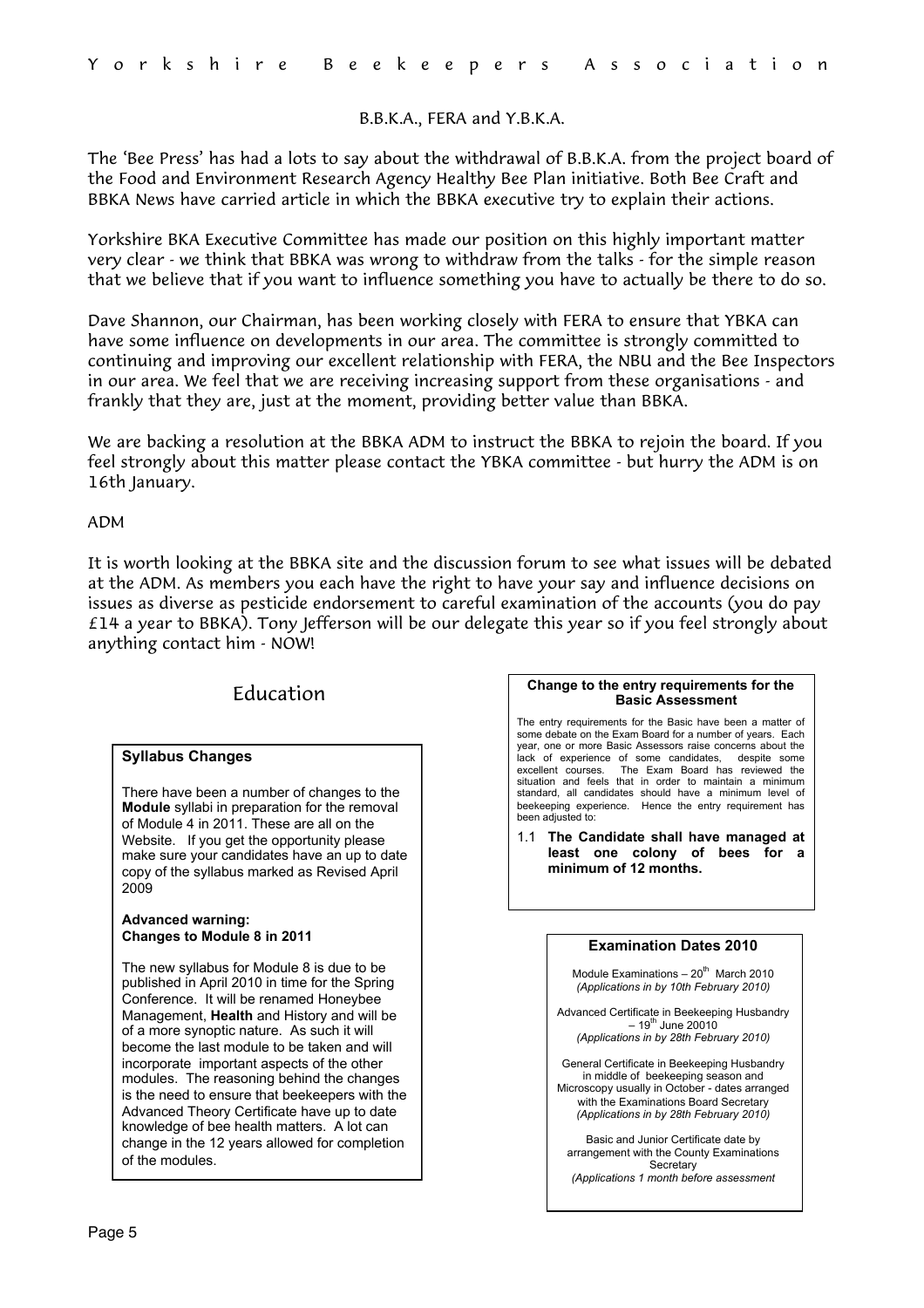# YORKSHIRE BEEKEEPERS ASSOCIATION

# **EVENTS CALENDAR 2009/10**

| <b>EVENT</b>                         | <b>VENUE</b>                             | <b>DATE</b>          |
|--------------------------------------|------------------------------------------|----------------------|
| <b>BBKA Module tutorial</b>          | Normanby Pavilion GYS                    | 19 December 2009     |
| <b>BBKA Module tutorial</b>          | Normanby Pavilion GYS                    | 9 January 2010       |
| <b>BBKA Annual Delegates Meeting</b> | Stoneleigh Warks                         | 16 January 2010      |
| YBKA GPC meeting                     | Normanby Pavilion GYS                    | 5 February 2010      |
| <b>BBKA Module tutorial</b>          | Normanby Pavilion GYS                    | 20 February 2010     |
| <b>YBKA Spring Conference</b>        | Normanby Pavilion GYS                    | 6 March 2010         |
| <b>BBKA Module Examinations</b>      | Normanby Pavilion GYS                    | 20 March 2010        |
| YBKA Honey Judges workshop           | Normanby Pavilion GYS                    | 27 March 2010        |
| <b>BBKA Stoneleigh Conference</b>    | Stoneleigh Warks                         | 16,17,18 April 2010  |
| <b>YBKA Bishop Burton Conference</b> | <b>Bishop Burton College</b><br>Beverley | 24 April 2010        |
| YBKA GPC meeting                     | Normanby Pavilion GYS                    | 7 May 2010           |
| <b>YBKA</b> Queen Rearing course     | Normanby Pavilion GYS                    | 12 & 13 June 2010    |
| <b>YAS Countryside Days</b>          | <b>Great Yorkshire</b><br>Showground     | 15 & 16 June 2010    |
| YBKA GPC meeting                     | Normanby Pavilion GYS                    | 18 June 2010         |
| <b>Great Yorkshire Show</b>          | Normanby Pavilion GYS                    | 13, 14, 15 July      |
| YBKA GPC meeting                     | Normanby Pavilion GYS                    | 24 September 2010    |
| YAS Countryside Live                 | <b>Great Yorkshire</b><br>Showground     | 23 & 24 October 2010 |
| YBKA GPC meeting                     | Normanby Pavilion GYS                    | 3 December 2010      |
| YBKA AGM                             | Normanby Pavilion GYS                    | 4 December 2010      |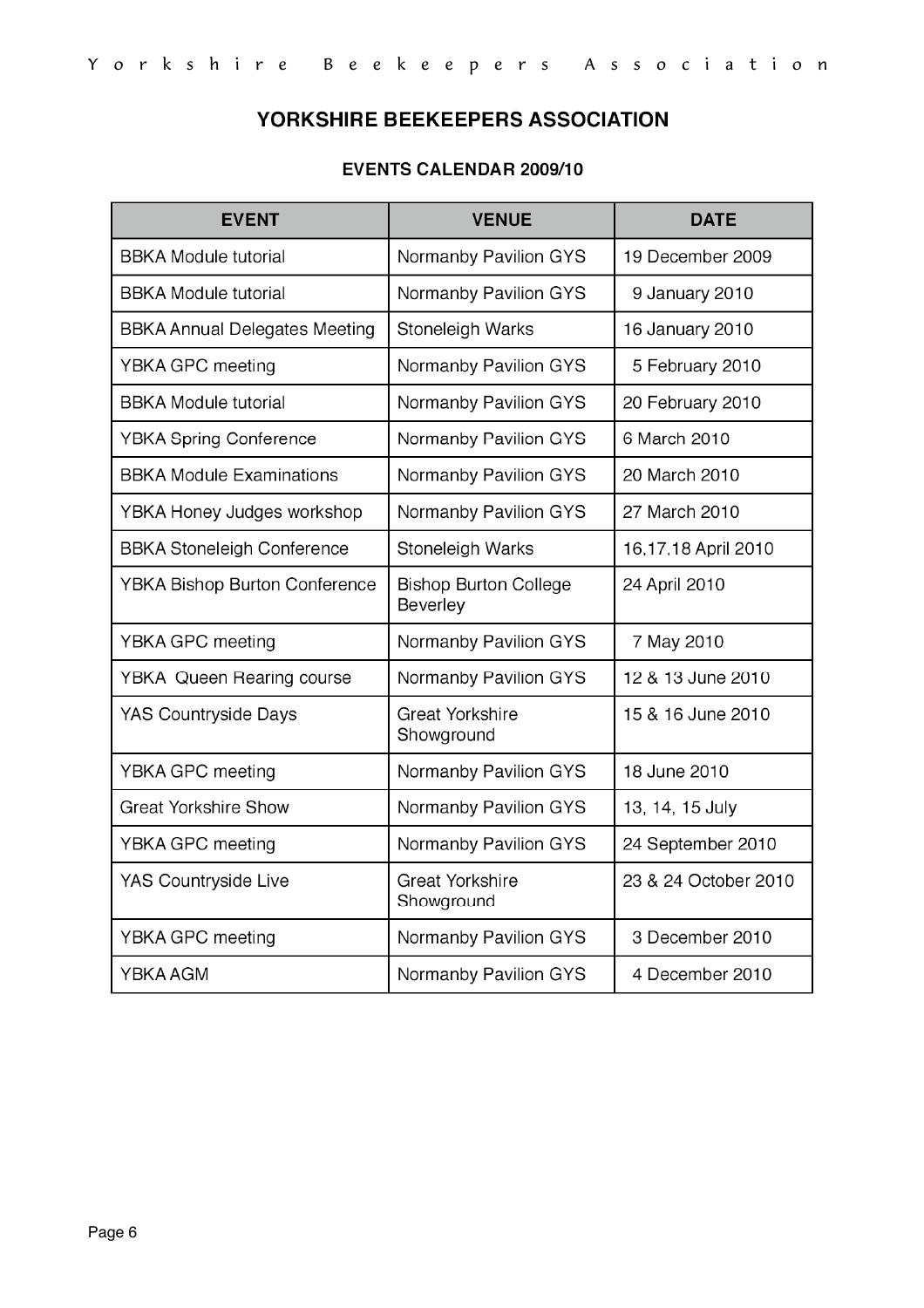## Heavy Man!

When we start beekeeping it is difficult to resist having a peep inside the hive every other day. For the new beekeeper this is fine as it is part of the steep learning curve that we all must go through. But for the poor old bees it is a disruption that is unwelcome. It is a disruption to both brood rearing and foraging. The retention of nest scent and heat is important for promoting the health of the bees. The Germans have a word for it – nestduftwarmebindung. As we gain experience we learn to minimise the number of occasions when it is necessary to open the hives. I'm not advocating leave alone beekeeping. It is still necessary to check for foul brood twice a year and swarm prevention requires that we regularly look for queen cells in May and June. As the years go by I find that I am visiting my bees more often, but I'm opening the hives less frequently. Leaning on the gate or slowly strolling about the apiary watching the comings and goings at the hive entrance can often tell us just as much about the strength and well being of a colony as looking inside.

There is another non-intrusive technique that can be used to assess a colony of bees and that is weighing. It is possible to buy weighing platforms that can be put between the floor and the hive stand and which gives a continual reading of the weight of the colony. This is an expensive piece of kit and I have been tempted but my instinct of keeping my wallet deep in my pocket has always prevailed. A much cheaper and flexible option is to use a spring balance, at the cost of a couple of jars of honey. These are calibrated in pounds and kilograms. I now work in kilograms. To use a spring balance a screw eye should be put into each side of the hive floor. The spring balance is then used to gently lift the hive, easing one side off the stand. The reading on the spring balance can then be doubled to give a good approximation of the weight of the hive. A more accurate value can be obtained by weighing both sides and adding the two values together. I always remove the roof as roofs tend to be heavy and vary in weight. If you are to interpret the weight of the hive it is necessary to have a number of data items tucked away in your head, ready for use in the apiary but not to be brought out during dinner parties.

Weight of a brood box plus empty frames – 7kg Weight of a super plus empty frames – 5kg Weight of bees – 7700 bees weigh 1kg, and therefore 40,000 bees weigh 5kg Weight of honey in a super – 12kg Weight of wax in a brood box – 1.5kg Weight of floor plus crown board – 1kg

Weighing is particularly useful during the Spring build up. During March the weight will be continuing to decrease and it will be possible to monitor whether Spring feeding is necessary. From mid April onwards the weight should start to increase, quite rapidly once the OSR comes into flower. Later on the weighing technique can be used to assess



- a) whether additional supers are required
- b) whether hives have sufficient stores during the June gap
- c) judging whether a colony has sufficient stores for the Winter.

Though most beekeepers are numerate I will go through a couple of examples of the mental arithmetic required.

1) to ensure that a colony is heavy enough for the Winter. Consider a colony in a single brood box. To survive the Winter the weight should consist of :